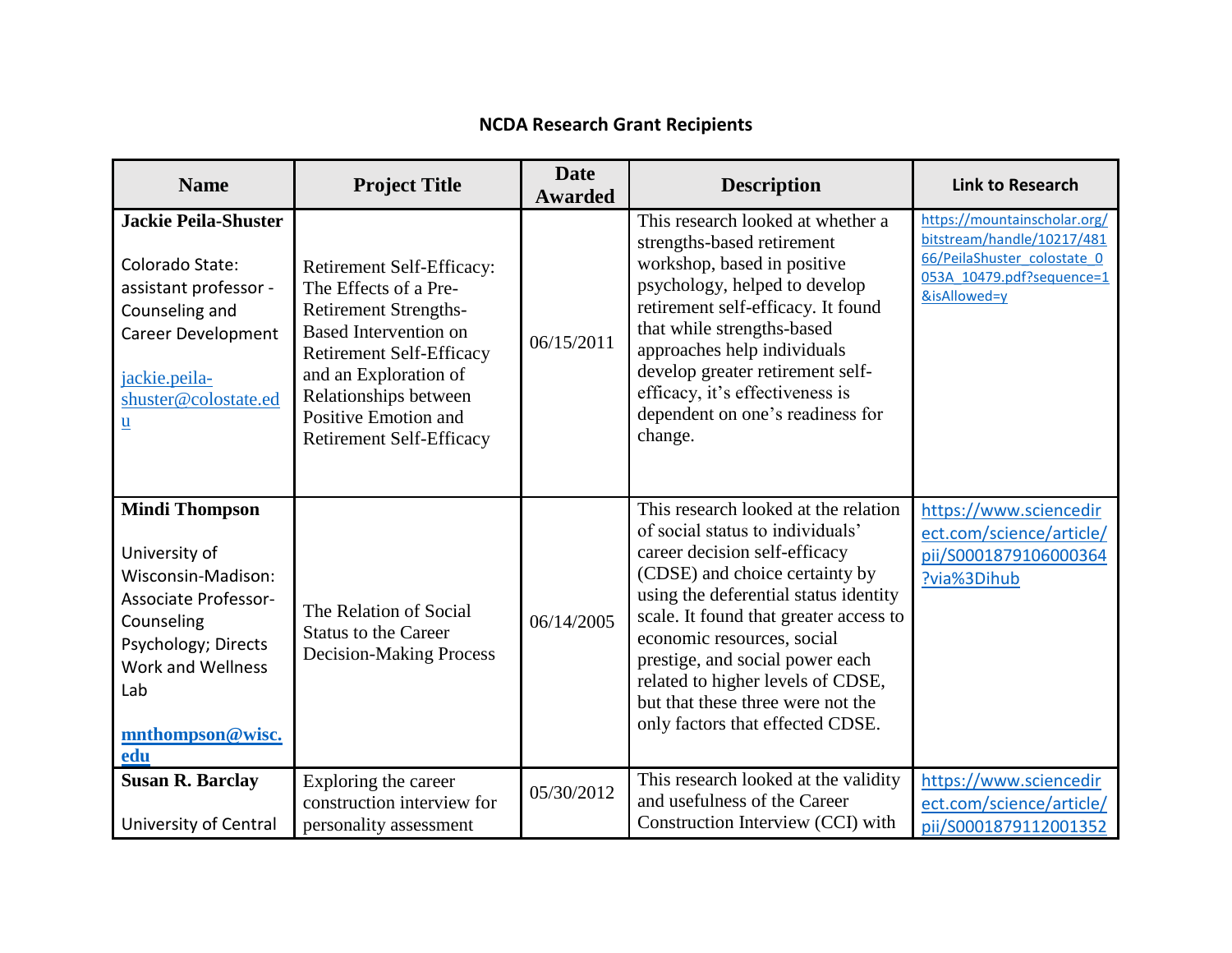| Arkansas: Leadership<br>Studies - Associate<br>Professor<br>srbarclay@uca.edu                                                                   |                                                                                                                                       |                          | college students, while also<br>comparing it to the three-letter<br><b>RIASEC Strong Interest Inventory</b><br>(SII). Results found moderate<br>correlation between the CCI and<br>SII participant results.                                                                                                                                        | ?via%3Dihub                                                                                                 |
|-------------------------------------------------------------------------------------------------------------------------------------------------|---------------------------------------------------------------------------------------------------------------------------------------|--------------------------|----------------------------------------------------------------------------------------------------------------------------------------------------------------------------------------------------------------------------------------------------------------------------------------------------------------------------------------------------|-------------------------------------------------------------------------------------------------------------|
| <b>Alec Eshelman</b><br>University of<br>Wisconsin $-$<br>Platteville:<br><b>Psychology Assistant</b><br>professor<br>eshelmana@uwplatt.e<br>du | Viewing adolescents'<br>career futures through the<br>lenses of SES and social<br>class                                               | 06/17/2013               | This research looked at how<br>socioeconomic status (SES) and<br>perceived social class could be<br>predictors of educational and<br>occupational aspirations and<br>expectations. It found that SES and<br>perceived social class impacted<br>educational aspirations, whereas<br>SES impacted ones occupational<br>aspirations and expectations. | https://associationdatab<br>ase.com/aws/NCDA/ass<br>et manager/get file/43<br>0936                          |
| Willie Vigil, Jr.<br>Penn State: Grad<br>Student<br>wjv5023@psu.edu                                                                             | Values Study:<br><b>Identification of NCDA</b><br>Values: Combination of<br><b>Attributed and Aspirational</b><br>Values              | 05/31/2018<br>09/19/2018 | This study was used to identify the<br>organizational values of the<br><b>National Career Development</b><br>Association (NCDA) in attributed<br>and aspirational forms. From this,<br>eight shared values were identified<br>and their definitions and behavioral<br>indicators were developed and<br>revised.                                    | https://associationdatabas<br>e.com/aws/NCDA/pt/sd/n<br>ews article/218723/ self/<br>CC layout details/true |
| <b>Patton Garriott</b><br>University of Denver:<br>Associate Professor-<br>Counseling                                                           | Predicting the<br><b>Math/Science Career Goals</b><br>of Low-Income Prospective<br><b>First-Generation College</b><br><b>Students</b> | 05/23/2011               | This research used social cognitive<br>career theory to predict the<br>math/science goal intentions of a<br>group of low-income prospective<br>first-generation college students.                                                                                                                                                                  | https://associationdatabas<br>e.com/aws/NCDA/asset<br>manager/get file/430938                               |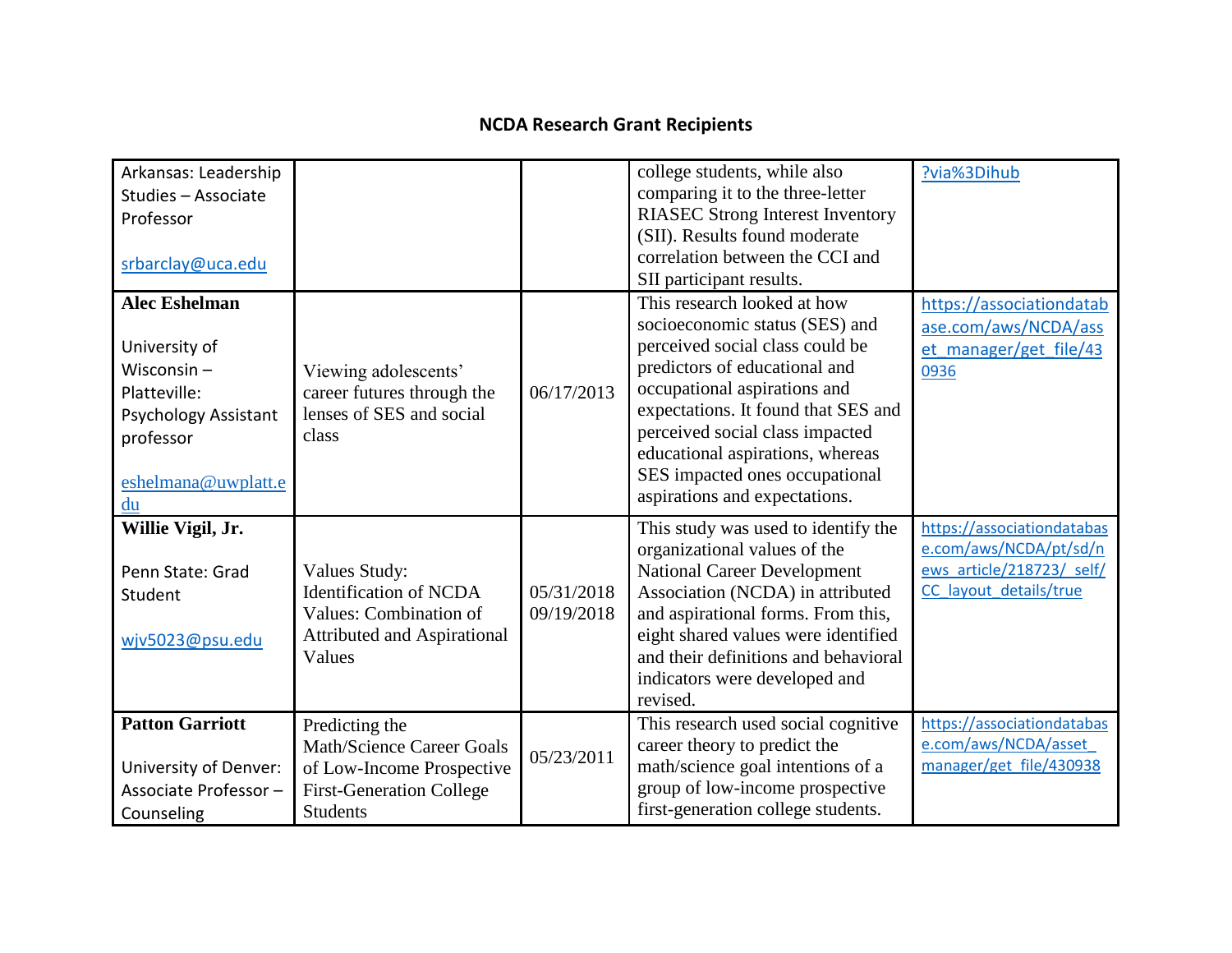| Psychology<br>Pat.Garriott@du.edu                                                                                                                                                                                                    |                                                                                                                                                                                  |            | Results showed that there was a<br>connection between barriers and<br>goals, but they were not predictive<br>of self-efficiency and interests.                                                                                                                                                                 |                                                                                                             |
|--------------------------------------------------------------------------------------------------------------------------------------------------------------------------------------------------------------------------------------|----------------------------------------------------------------------------------------------------------------------------------------------------------------------------------|------------|----------------------------------------------------------------------------------------------------------------------------------------------------------------------------------------------------------------------------------------------------------------------------------------------------------------|-------------------------------------------------------------------------------------------------------------|
| <b>Ron Banerjee</b><br>Penn State: Grad<br>Student<br>srb4@psu.edu                                                                                                                                                                   | Values Study:<br><b>Identification of NCDA</b><br>Values: Combination of<br><b>Attributed and Aspirational</b><br>Values                                                         | 09/19/2018 | This study was used to identify the<br>organizational values of the<br><b>National Career Development</b><br>Association (NCDA) in attributed<br>and aspirational forms. From this<br>eight shared values were identified<br>and their definitions and behavioral<br>indicators were developed and<br>revised. | https://associationdatabas<br>e.com/aws/NCDA/pt/sd/n<br>ews article/218723/ self/<br>CC_layout_details/true |
| <b>LaTonya Summers</b><br>Jacksonville<br>University: Assistant<br>Professor - Clinical<br><b>Mental Health</b><br>Counseling (Ethnic<br><b>Minority Mental</b><br>Health, Supervision,<br>Program<br>Development)<br>Isummer@ju.edu | Hair We Grow Again: A<br>Phenomenological Inquiry<br>into Black Women's<br>Perceptions about Upward<br>Mobility, Career<br>Compromise, and Natural<br>Hair Bias in the Workplace | 2019       |                                                                                                                                                                                                                                                                                                                | <b>NOT PUBLISHED YET</b>                                                                                    |
| <b>Rachel Navarro</b><br>University of North<br>Dakota: Professor of<br>Counseling                                                                                                                                                   | <b>Mexican American Middle</b><br>School Students' Goal<br>Intentions in<br>Mathematics and Science:<br>A Test of Social Cognitive                                               | 07/20/2004 | This research looked at whether<br>sociocontextual and sociocognitive<br>variables explained the<br>math/science goals of Mexican<br>American middle school students                                                                                                                                           | https://associationdatab<br>ase.com/aws/NCDA/ass<br>et manager/get file/43<br>0939                          |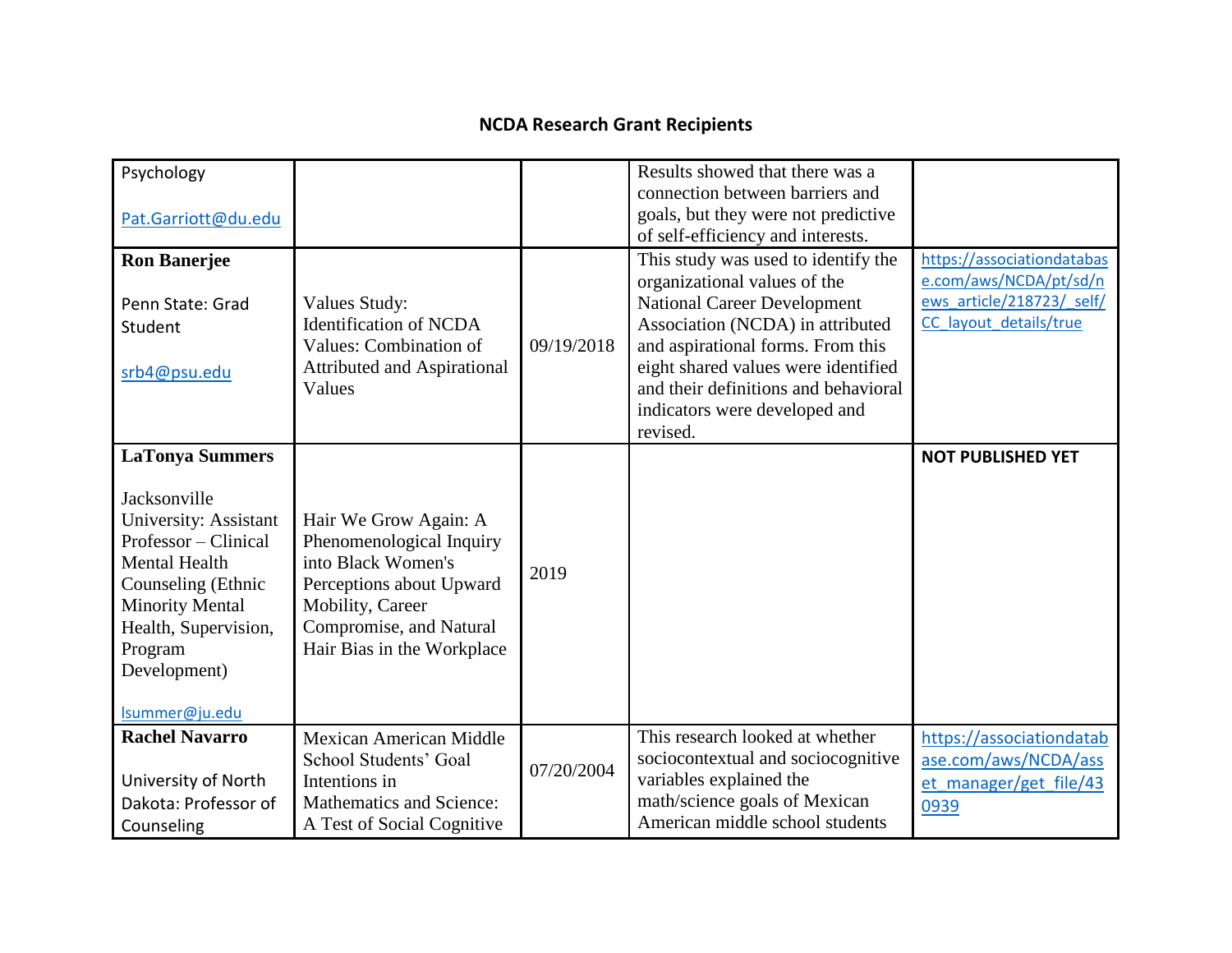| Psychology,<br>Education, Health &<br>Behavior<br>rachel.navarro@UND<br>.edu                                       | <b>Career Theory</b>                                                                                                                  |                          | using a modified version of the<br>social cognitive career theory.<br>Results showed that there was a<br>significant amount of variance in<br>math/science goals for both<br>Mexican American girls and boys<br>when using this model.                                                                                                                                            |                                                                                                        |
|--------------------------------------------------------------------------------------------------------------------|---------------------------------------------------------------------------------------------------------------------------------------|--------------------------|-----------------------------------------------------------------------------------------------------------------------------------------------------------------------------------------------------------------------------------------------------------------------------------------------------------------------------------------------------------------------------------|--------------------------------------------------------------------------------------------------------|
| <b>Rebecca Michel</b><br>DePaul University:<br>Associate Professor,<br>Counseling<br>rebecca.michel@dep<br>aul.edu | Career counseling with<br>individuals experiencing<br>homelessness in Chicago                                                         | 09/12/2017               |                                                                                                                                                                                                                                                                                                                                                                                   |                                                                                                        |
| Julia Kronholz<br><b>Private Practice</b><br>julia@utahpec.com                                                     | The relationship among<br>dysfunctional career<br>thoughts, profile elevation,<br>and ability self-estimates                          | 01/04/2017<br>07/10/2017 | This research used the Career<br>Thoughts Inventory (CTI) and the<br>Self-Directed Search (SDS) to<br>examine the relationships among<br>dysfunctional career thoughts,<br>interest profile elevation, and<br>ability self-estimates among a<br>population of individual career<br>counseling clients. Results were<br>non-significant and further<br>analyses was not performed. | https://diginole.lib.fsu.e<br>du/islandora/object/fsu<br>%3A552090                                     |
| <b>Julia Panke Makela</b><br>University of Illinois:<br>The Career Center -                                        | Career Counseling as an<br><b>Environmental Support:</b><br>Exploring influences on<br>career choice, career<br>decision-making self- | 06/17/2010               | This research used the Social<br>Cognitive Career Theory to<br>understand the role that individual<br>career counseling could play as an<br>environmental support to help                                                                                                                                                                                                         | https://www.ideals.illin<br>ois.edu/bitstream/handl<br>e/2142/24025/Makela J<br>ulia.pdf?sequence=1&is |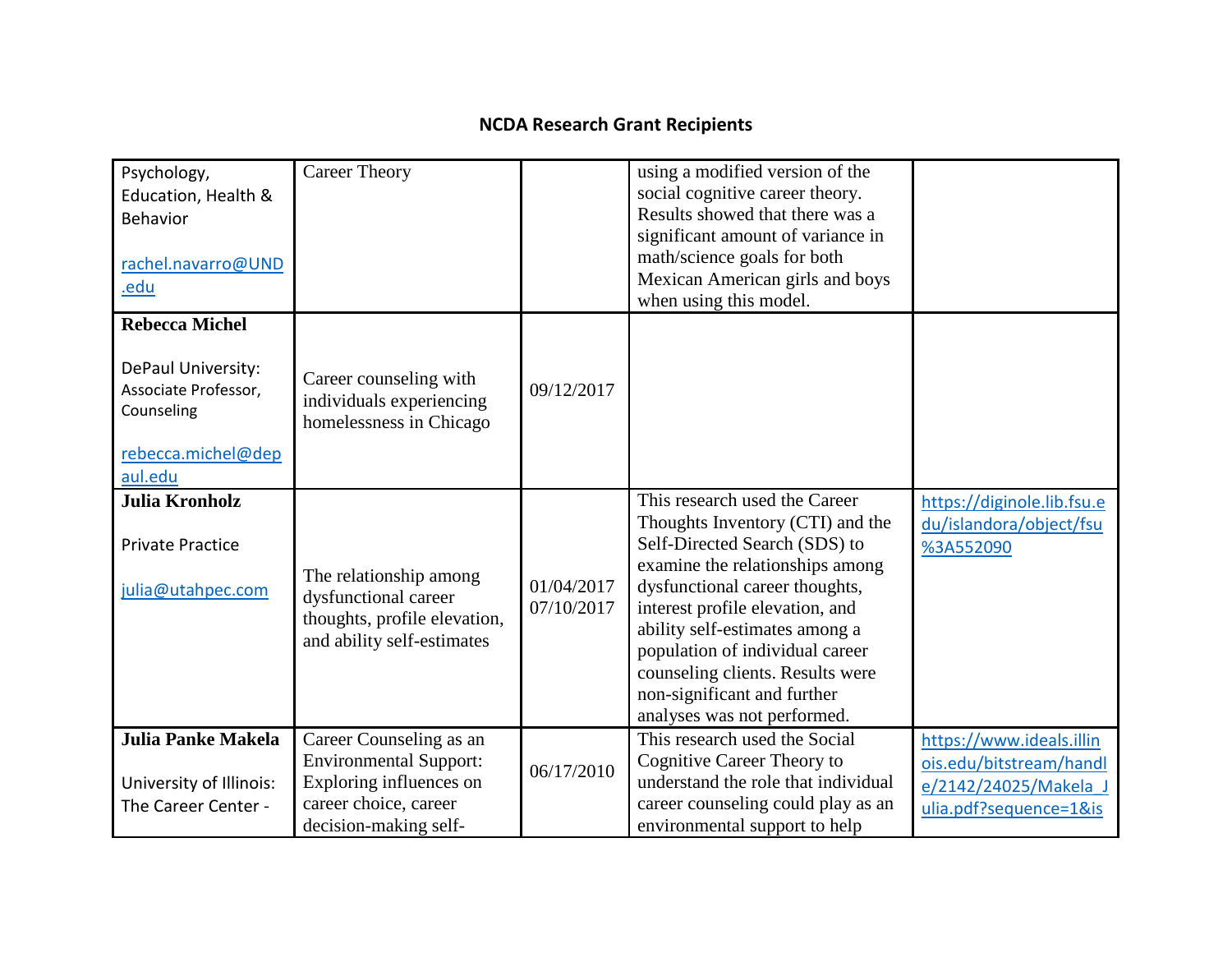| <b>Associate Director for</b><br>Assessment and<br>Research<br>jpmakela@illinois.ed<br>u                       | efficacy, and career barriers                                                                                                                                |            | students explore options, make<br>choices, set goals, and take the<br>necessary steps to implement their<br>choices and persist to their goals.                                                                                                                                                                                                                                     | Allowed=y                                                                                                   |
|----------------------------------------------------------------------------------------------------------------|--------------------------------------------------------------------------------------------------------------------------------------------------------------|------------|-------------------------------------------------------------------------------------------------------------------------------------------------------------------------------------------------------------------------------------------------------------------------------------------------------------------------------------------------------------------------------------|-------------------------------------------------------------------------------------------------------------|
| <b>Hyung Joon Yoon</b><br>Penn State: Assistant<br>Professor of Education<br>huy114@psu.edu                    | Values Study:<br><b>Identification of NCDA</b><br>values: Combination of<br><b>Attributed and Aspirational</b><br>values.                                    | 09/19/2018 | This study was used to identify the<br>organizational values of the<br><b>National Career Development</b><br>Association (NCDA) in attributed<br>and aspirational forms. From this<br>eight shared values were identified<br>and their definitions and behavioral<br>indicators were developed and<br>revised.                                                                      | https://associationdatabas<br>e.com/aws/NCDA/pt/sd/n<br>ews article/218723/ self/<br>CC_layout_details/true |
| <b>Sarah Porter</b><br><b>Austin Community</b><br>College:<br>Counselor/Professor<br>sporter2@austincc.e<br>du | <b>Undoing Circumscription:</b><br>The Effect of Critical<br><b>Career Counseling</b><br>Ingredients on the<br>Expansion of Women's<br><b>Career Choices</b> | 06/29/2006 | This research looks at two different<br>methods of career counseling: test<br>interpretation versus test<br>interpretation plus a support-<br>building written exercise. Looking<br>to determine which method is most<br>helpful by using three different<br>groups of women with three<br>different levels of needs with<br>regards to what they want out of<br>career counseling. | Not available online                                                                                        |
| <b>Holly Holloway-</b><br><b>Friesen</b><br><b>Azusa Pacific</b>                                               | <b>Acculturation</b> , Career<br>Barriers, and Comfort with<br><b>College Environment:</b><br>Predictors of the Career                                       | 06/17/2010 | This research looked at the role<br>culture and college environment<br>had on the perception of ethnic and<br>gender career barriers of Latino/a                                                                                                                                                                                                                                    | https://www.researchga<br>te.net/publication/3084<br>86780 Acculturation En<br>culturation Gender and       |